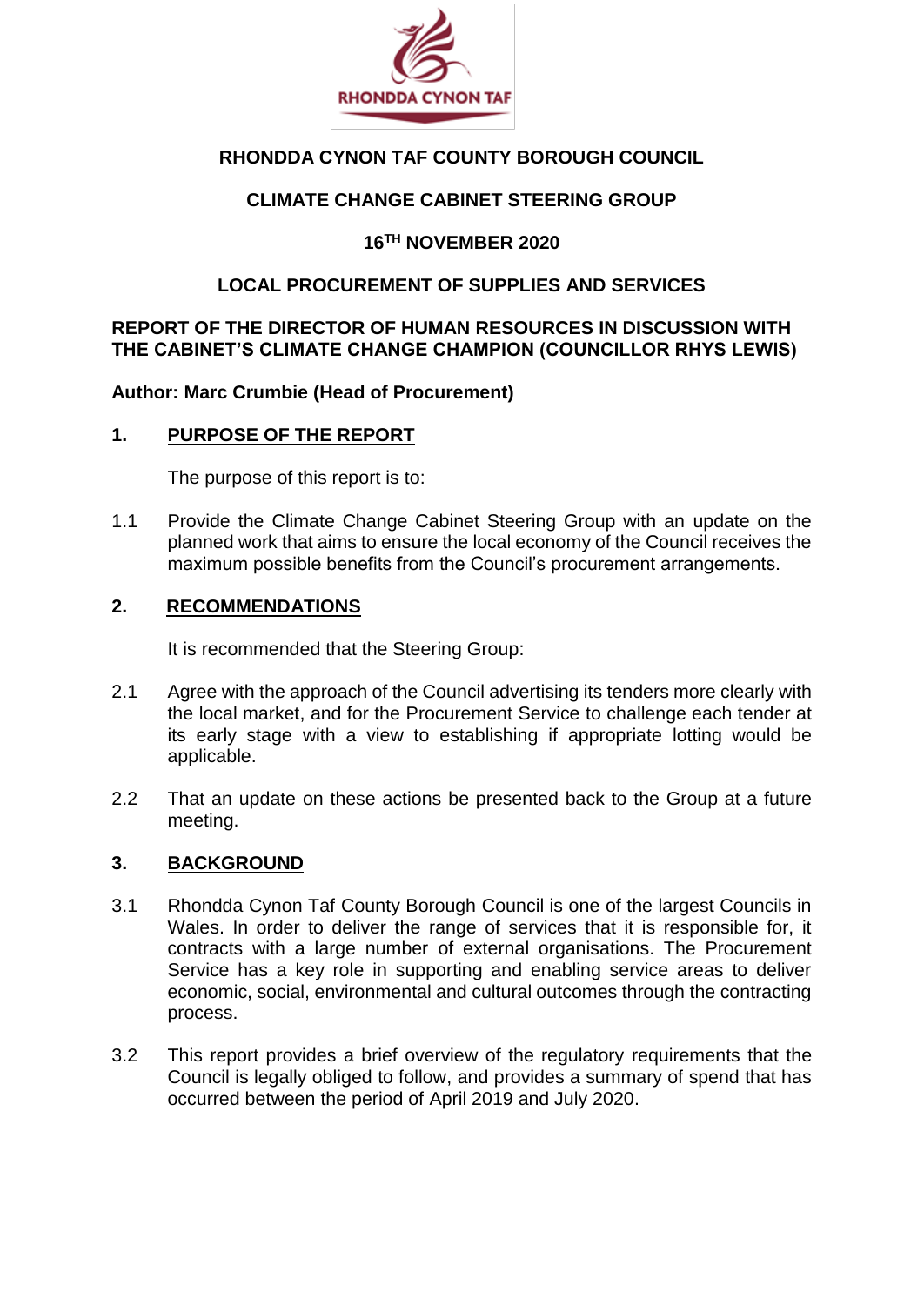3.3 The report goes on to identify those areas of work that are planned to take place to help ensure that the local economy gets the very most out of the Council's procurement arrangements.

# **4. REGULATORY REQUIREMENTS**

- 4.1 All Public Procurement is governed by EU Treaty, EU Procurement Directives and UK Procurement Regulations. The Council has an obligation to comply with this Legal Framework and our Contract Procedure Rules set the framework for delivering our procurement activities.
- 4.2 The overriding aim of an effective procurement process is to deliver value for money with effective outcomes. Underpinning all of our processes are the principles of non-discrimination, transparency and fairness.

### **5. HOW MUCH IS CURRENTLY SPENT WITHIN THE LOCAL AREA**

5.1 Between the period April 2019 to July 2020, £302m was spent on goods and services. Table 1 illustrates how and where this spend is distributed. The analysis of this data was undertaken using the postcode of each supplier.

| <b>Region</b>              | Spend Apr 19 -<br>July 20 |                              | Spend Apr 19 - July<br>20 |            | <b>Spend Apr 19</b><br>- July 20 |
|----------------------------|---------------------------|------------------------------|---------------------------|------------|----------------------------------|
| <b>Wales</b>               | £201,304,462.96 SE        | <b>Wales</b>                 | £194,384,244.99           | <b>RCT</b> | £76,042,892.58                   |
|                            |                           | <b>North</b><br><b>Wales</b> | £3,464,120.07             |            |                                  |
|                            |                           | West<br><b>Wales</b>         | £3,456,097.90             |            |                                  |
| Outside of<br><b>Wales</b> | 101,486,074.23            |                              | £201,304,462.96           |            |                                  |
|                            | £302.790.537.19           |                              |                           |            |                                  |

Table 1 – Summary of spend 1st April 2019 to July 2020

- 5.2 In respect of the money that is spent outside of the County Borough, it was previously agreed that an in-depth review of the Council's top 50 suppliers (based outside of RCT) would take place. The necessary data was prepared and the survey compiled. Unfortunately the nationwide lockdown came just as the Service was ready to issue the communications to our suppliers / contractors. As a result of this, the in-depth review has not taken place.
- 5.3 Whilst the previous report recommended that we undertake this in-depth exercise for the top 50, it is considered that this time would now be better spent looking forwards and ensuring that the positive outcomes when contracting are fully considered when preparing tender documents in future. The following sections of this report set out how we intend to deliver this ambition.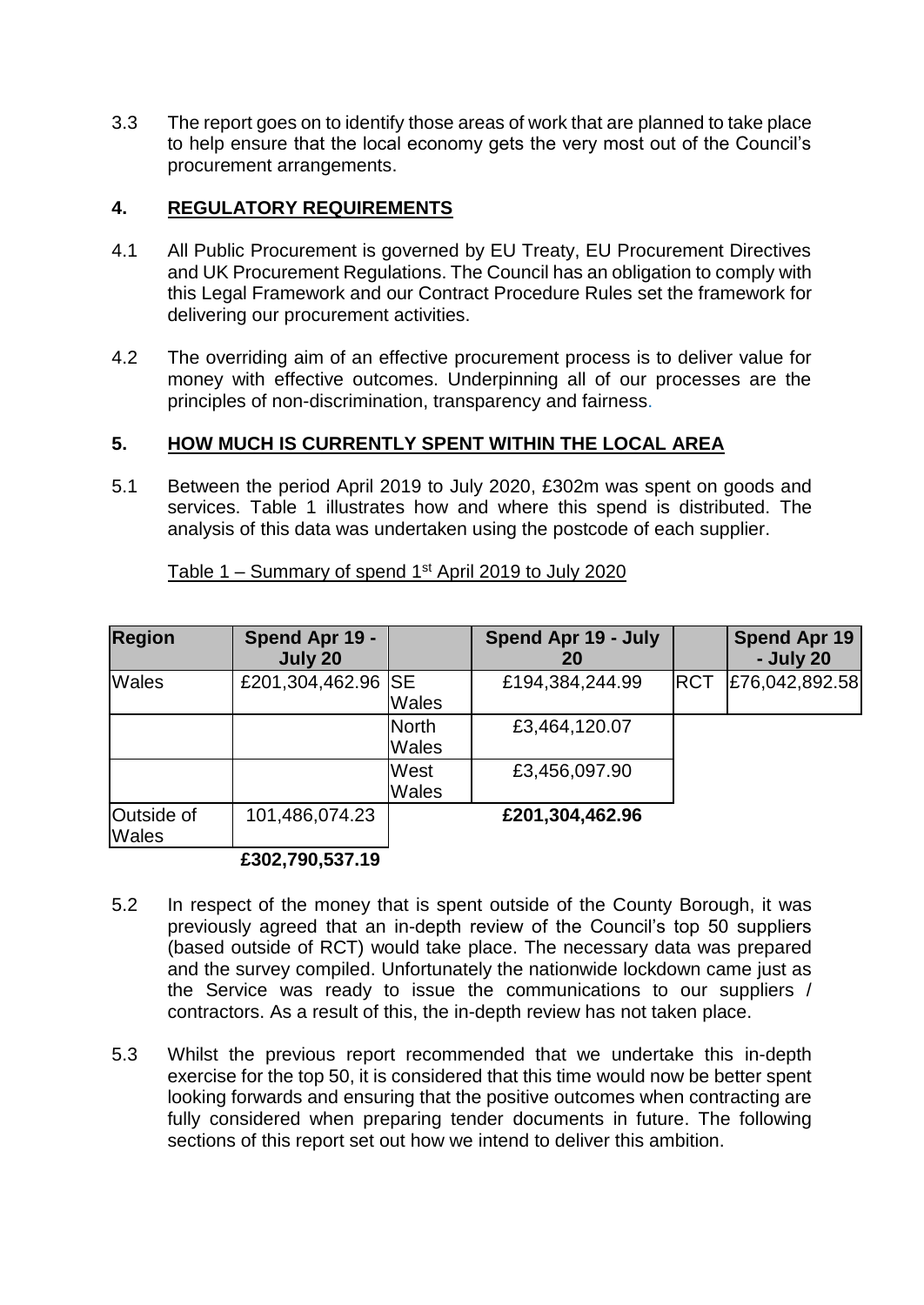### **6. WHAT WE HAVE LEARNED DURING THE PANDEMIC**

- 6.1 Whilst Covid-19 has and continues to have a significant impact upon the Council and its citizens, we learnt a lot about our local business community during the early stages of the pandemic.
- 6.2 A number of local businesses answered the Council's call for help and the First Minister's 'Call to arms'. During the early stages of March and April, local businesses diversified and turned their manufacturing processes to making, for example, hand sanitiser, PPE and signage.
- 6.3 These areas of supply were a significant help during the initial crisis, but what we learnt was that the local market can adapt their processes for what we need – it was a simple case of demand being met with supply. The Council has never asked for help in that way before, but if we think about it now that things have settled, we were asking a very simple question – 'can any businesses meet a specific demand?'.
- 6.4 Whilst the Council is required, by Law, to follow a specific set of procedures that ensure all suppliers are treated fairly and with transparency, we need to advertise our tenders in more accessible areas. In addition, we can encourage our local businesses to think about whether they can diversify, to understand that they wouldn't necessarily require previous experience in the field in order to submit a tender for example. The ability of businesses to diversify now, could help to ensure their longer term viability.

#### **We will:**

- **Investigate the best method by which local businesses in the area receive notices that give details of tenders that are upcoming and also 'live' on our tendering portal.**
- **In order to submit bids for work, some local businesses may require upskilling in this area. We will work with our partners in Sell to Wales and Business Wales to ensure that they can provide the advice and support needed.**

#### **7. HOW WE CAN MAKE OUR CONTRACTS MORE ACCESSIBLE TO LOCAL BUSINESSES**

- 7.1 As mentioned previously, the Council is required to ensure fairness and transparency when undertaking its procurement activities. This means that we are not allowed to have or show favour in any way. What we can do however is make tenders more accessible.
- 7.2 Some contracts may lend themselves to a different lotting structure. This means that when we look to scope individual tenders there may be options to split the works/supplies into specific lots rather than bundle them all together into one whole contract. This is not something new, for example the Council's recent tender 'Disabled Adaptation & Repair Framework'. The Framework was split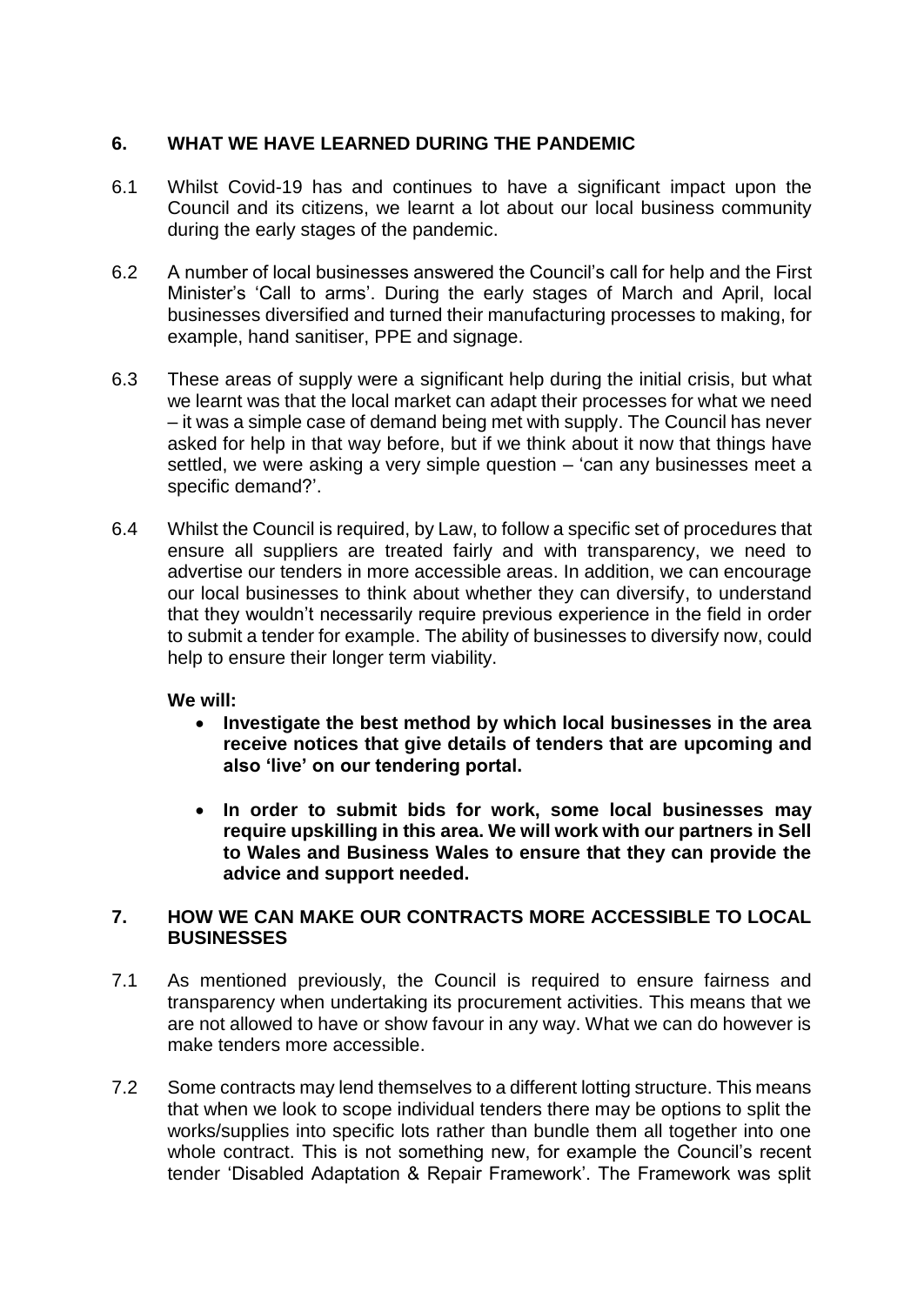into the lots shown in Table 2. The table also shows the number of tenders received along with the number of winning bidders for each lot:

| <b>LOT</b>                                                  | <b>Contractors Reserve</b><br><b>Awarded</b> | list           | Estimated<br>jobs per<br>annum | <b>Estimated</b><br>total value Tenderers<br>per annum |                          |
|-------------------------------------------------------------|----------------------------------------------|----------------|--------------------------------|--------------------------------------------------------|--------------------------|
| LOT 1 - General<br><b>Building Work (Below</b><br>£25,000)  | 12                                           | 5              | 214                            | £2.4m                                                  | 16<br>$(16$ sme's)       |
| LOT 2 - General<br><b>Building Work (Over</b><br>£25,000)   | 8                                            | 3              | 9                              | £300k                                                  | 13<br>$(13$ sme's)       |
| $LOT 3 - Plumbing$<br><b>Work Only</b>                      | 12                                           | 5              | 157                            | £1m                                                    | 19<br>(19 sme's)         |
| LOT 4 - Stair Lifts<br>Only                                 | 3                                            | $\overline{2}$ | 185                            | £647k                                                  | 5<br>(4 sme's)           |
| <b>LOT 5 - Vertical Lifts</b><br>Only                       | 3                                            | $\overline{2}$ | 16                             | £216k                                                  | 3<br>$(3 \text{ sme's})$ |
| LOT 6 - Minor Works<br>of Adaption Up To a<br>Value of £600 | 5                                            | 3              | 1487                           | £400k                                                  | 11<br>$(11$ sme's)       |

- 7.3 On this framework, tenderers were able to bid and be accepted for one or more lots. After award, work associated under each of the lots is allocated on an alphabetical rota basis. Due to the number of jobs, it continuously rotates resulting in regular allocation of work, whilst avoiding contractors taking on more than their capacity.
- 7.4 The lotting structure was attractive to SME's as the jobs are manageable and spread timing wise. The pricing strategy, with a fixed schedule of rates, means the contractors know before applying what they will be paid for the work, and that the job will be local.

#### **Moving forwards, we will:**

 **Review each tender on its own merits to establish if it is suitable to be split / lotted.**

# **8. EQUALITY AND DIVERSITY IMPLICATIONS**

8.1 An Equality Impact Assessment is not required with regard to this report.

# **9. CONSULTATION**

9.1 There are no consultation requirements at present with regards to this supporting report.

# **10. FINANCIAL IMPLICATION(S)**

10.1 There are no financial implications aligned to the recommendations contained within this report.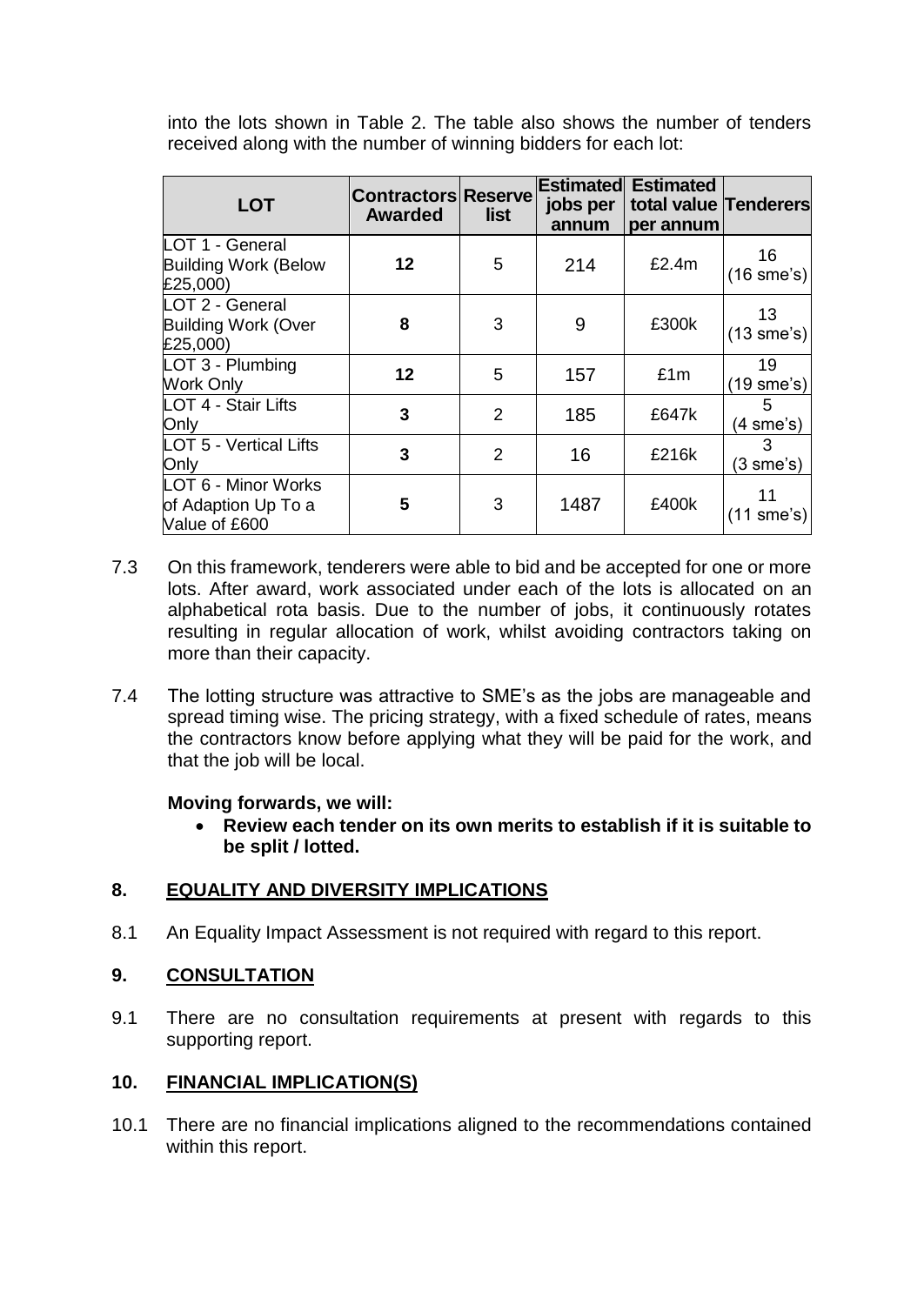# **11. LEGAL IMPLICATIONS**

11.1 There are no legal implications as a result of the recommendations contained within this report.

### **12. LINKS TO THE CORPORATE AND NATIONAL PRIORITIES AND THE WELL-BEING OF FUTURE GENERATIONS ACT.**

12.1 The future actions that arise as a result of the recommendations will be considered by the Council's Cabinet and it will take full regard to the seven national wellbeing goals.

#### **13. CONCLUSION**

- 13.1. This report provides an overview of the Council's contracting arrangements, in particular how the Council is able to demonstrate spend with our local suppliers (based on 'postcode' data).
- 13.2. The Council is keen to explore the potential of how we can utilise local SME's more, therefore work with the aim of identifying potential opportunities to introduce them into our supply chain in the future will take place.